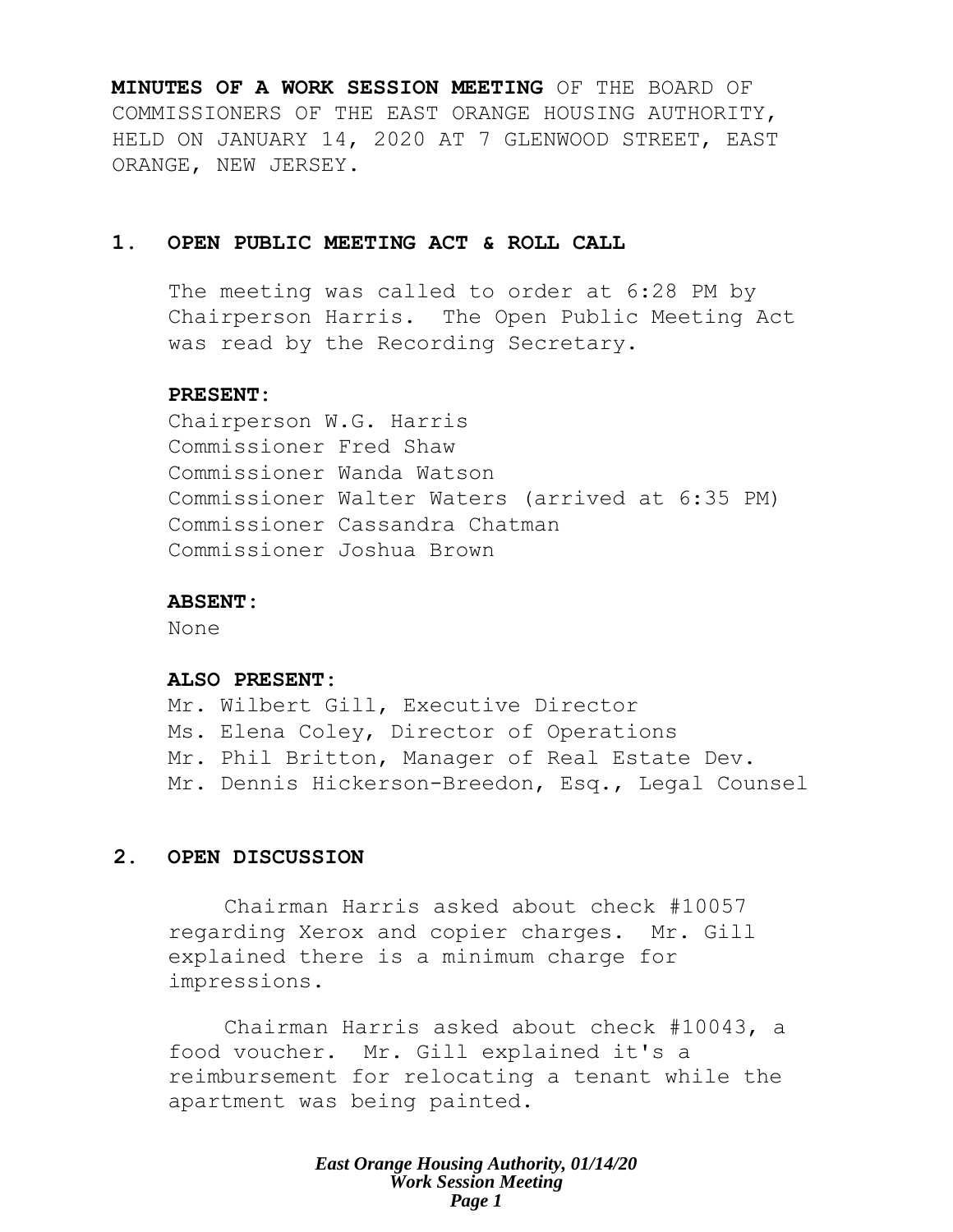Commissioner Chatman asked about #10058. Mr. Gill explained it was a replacement check.

Commissioner Shaw asked about North Walnut Development and that there is no time line. Mr. Britton responded he will provide it.

Commissioner Brown asked about check #1073. Mr. Gill responded it is for two months.

Commissioner Watson asked about check #1370 for PTGH Urban Renewal. Mr. Gill responded it is a settlement regarding violations at the building.

There was discussion regarding the court tracking sheet. Mr. Hickerson-Breedon updated the Commissioners on the status.

## **3. ADJOURNMENT**

Work Session adjourned at 6:59PM.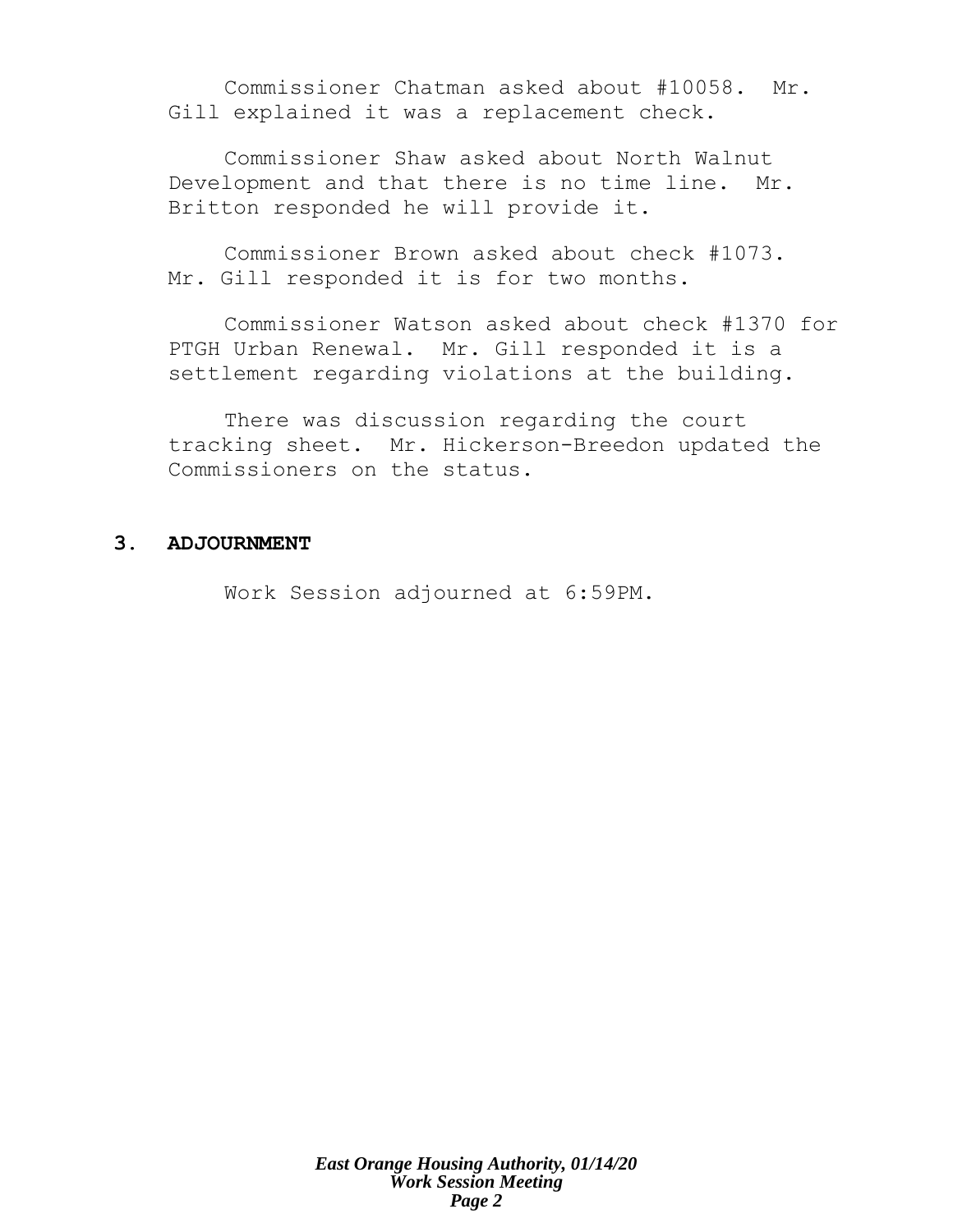**REGULAR MEETING** OF THE BOARD OF COMMISSIONERS OF THE EAST ORANGE HOUSING AUTHORITY, HELD ON JANUARY 14, 2020 AT 7 GLENWOOD AVENUE, EAST ORANGE, NEW JERSEY.

The Board of Commissioners of the Housing Authority of the City of East Orange met in a Regular Meeting at 7 Glenwood Avenue, East Orange, New Jersey, on the 14<sup>th</sup> day of January, 2020, the place, date and hour duly established for the holding of such meeting. Chairperson W.G. Harris called the meeting to order at 7:00 PM.

The Recording Secretary stated that this meeting is being conducted in conformity with the Open Public Meeting Act. Notice of this Regular Meeting was emailed to Worrell Community Newspapers (East Orange Record) and NJ Advance Media on December 11, 2019. The notice was e-mailed and faxed to the City Clerk Office on December 24, 2018 and Public Information Office of the City of East Orange on December 26, 2019. The notice was posted at the administrative office and the Authority's two public housing developments on December 24, 2019.

#### **PRESENT:**

Chairperson W.G. Harris Vice-Chairman Walter Waters Commissioner Wanda Watson Commissioner Fred Shaw Commissioner Joshua Brown Commissioner Cassandra Chatman

#### **ABSENT:**

None

#### **ALSO PRESENT:**

Mr. Wilbert Gill, Executive Director Ms. Elena Coley, Director of Operations Mr. Phil Britton, Manager of Real Estate Dev. Mr. Hickerson-Breedon, Esq., Legal Counsel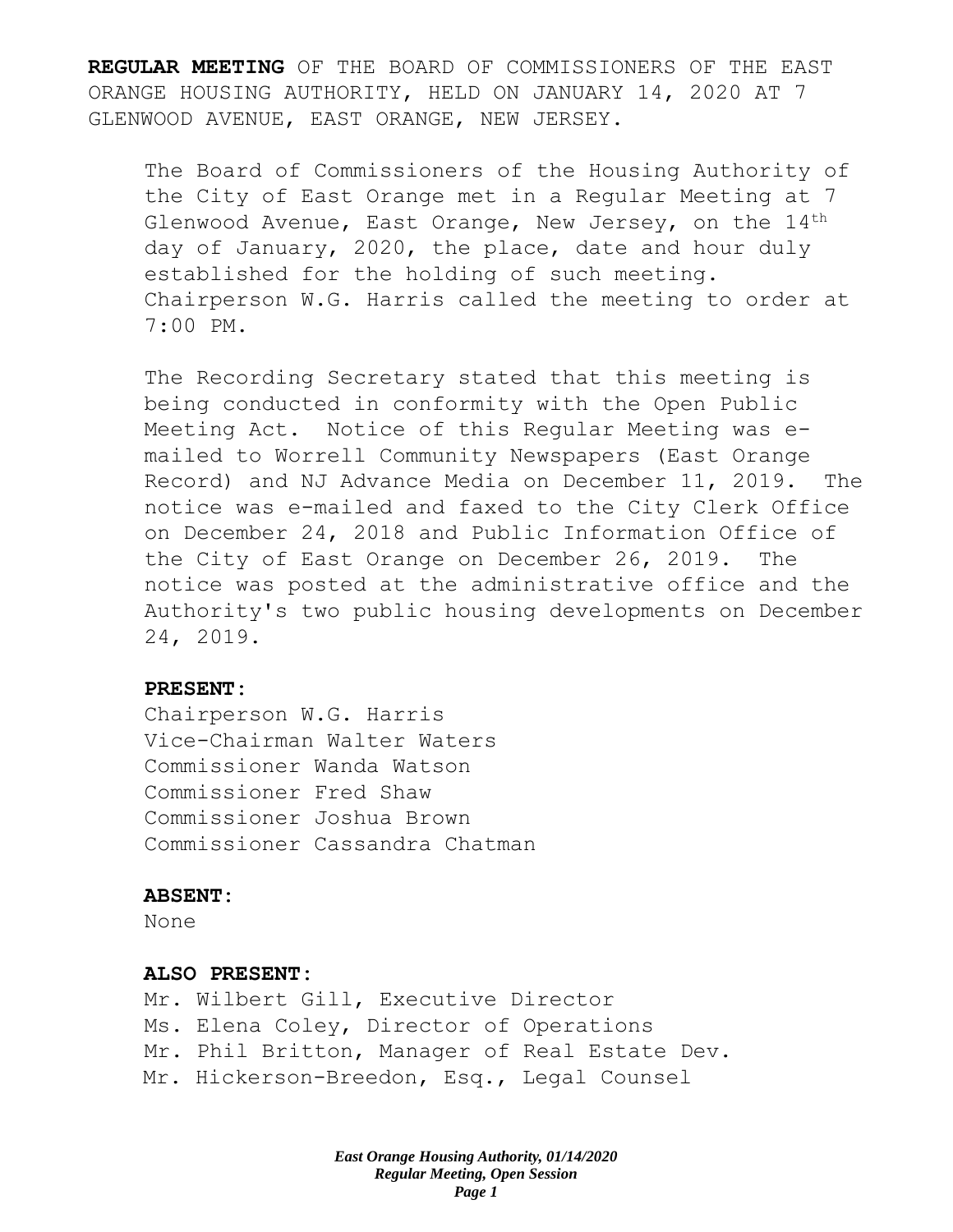#### **PUBLIC NOTICE OF REGULAR MEETING**

# **TO: BOARD OF COMMISSIONERS OF THE HOUSING AUTHORITY OF THE CITY OF EAST ORANGE, CITY CLERK OF EAST ORANGE, EAST ORANGE RECORD AND NEWARK STAR LEDGER**

Notice is hereby given pursuant to the Open Public Meetings Act, that a Regular Meeting of the Board of Commissioners of the Housing Authority of the City of East Orange, will be held on Tuesday, January 14, 2020, at 7:00 p.m. At 7 Glenwood Avenue, East Orange, New Jersey for the purpose of acting upon:

- **2020-01 AUTHORIZING OR RATIFYING PAYMENT OF THE BILL LIST FOR THE MONTH OF DECEMBER 2019**
- **2020-02 RESOLUTION WRITING OFF RENTS OWNED BY FORMER TENANTS DEEMED UNCOLLECTIBLE**
- **2020-03 RESOLUTION AUTHORIZING THE HOUSING AUTHORITY OF THE CITY OF EAST ORANGE TO ENTER INTO A ONE (1) YEAR AGREEMENT FOR GENERAL LEGAL SERVICES WITH HUNT, HAMLIN & RIDLEY**
- **2020-04 RESOLUTION AWARDING A CONTRACT TO HYMANSON, PARNES & GIAMPAOLO FOR PROFESSIONAL AUDITING SERVICES OF LOW INCOME PUBLIC HOUSING PROGRAM AND HOUSING CHOICE VOUCHER PROGRAM FOR THE FISCAL YEAR 2019 IN AN AMOUNT OF \$11,745.00**
- **2020-05 RESOLUTION AUTHORIZING COLLABORATING WITH EAST ORANGE HOUSING & COMMUNITY DEVELOPMENT CORPORATION TO CO-SPONSOR THE T-MOBILE HOME CONNECT PROGRAM FOR IT SENIOR DISABLE RESIDENTS**
- **2020-06 RESOLUTION AMENDING RESOLUTION #2019-30 AUTHORIZING THE EXECUTIVE DIRECTOR OF THE EAST ORANGE HOUSING AUTHORITY TO SUBMIT AN APPLICATION TO THE U.S. DEPARTMENT OF HOUSING AND URBAN DEVELOPMENT FOR THE DISPOSITION OF**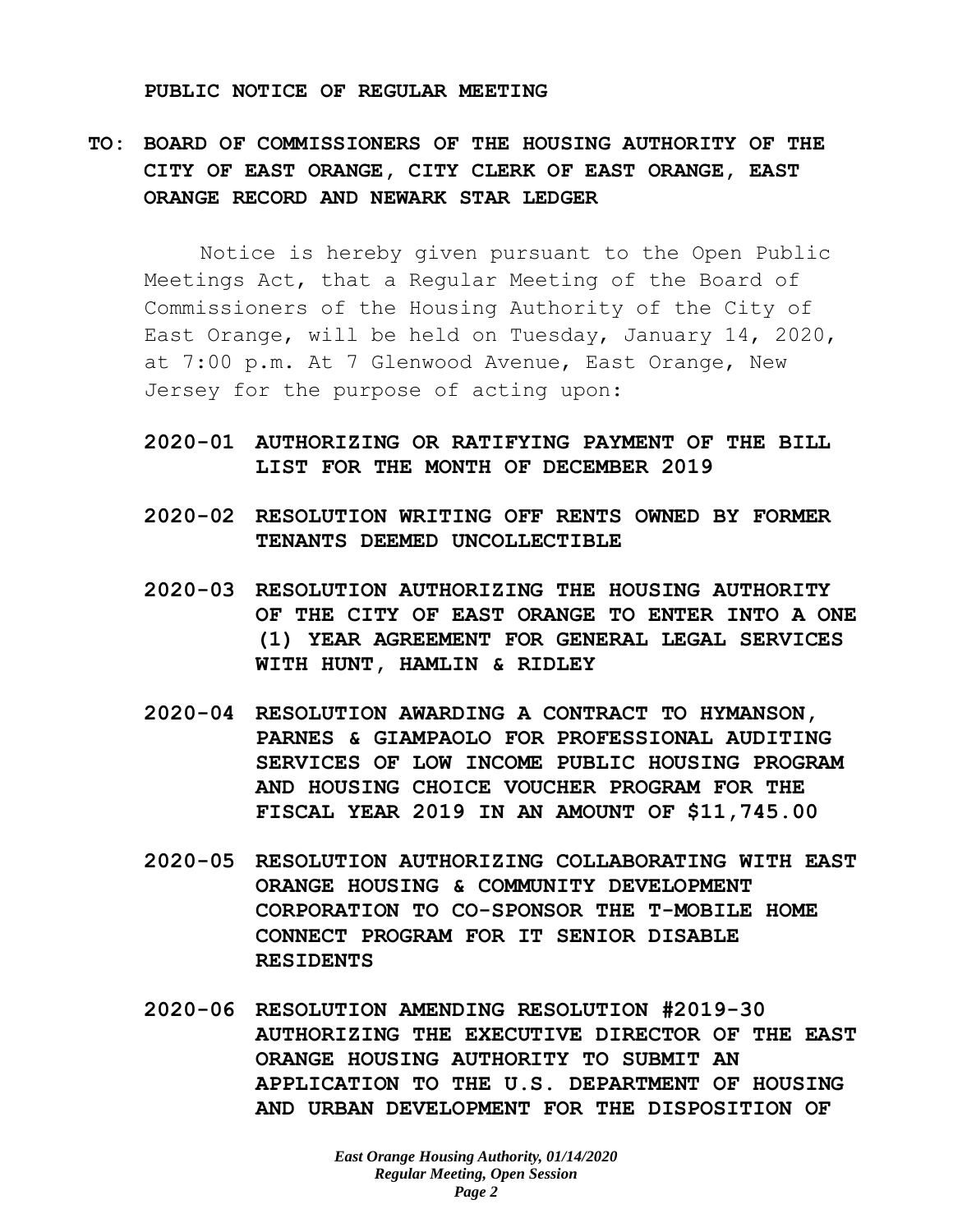**THREE LOTS AND DEMOLITION AND DISPOSITION OF A VACANT OFFICE BUILDING FOR THE HALSTED STREET DEVELOPMENT**

- **2020-07 2020 ADOPTED BUDGET RESOLUTION**
- **2020-08 RESOLUTION AUTHORIZING A MEMORANDUM OF UNDERSTANDING WITH THE NATIONAL BLACK MBA ASSOCIATION (NBMBAA) TO ALLOW THE USE OF THE HOUSING AUTHORITY'S LEASED OFFICE SPACE AT 7 GLENWOOD AVENUE, SUITE 309, EAST ORANGE, NEW JERSEY FOR ITS LEADERS OF TOMORROW (LOT) MENTORING PROGRAM**

And for the purpose of transacting any other business related hereto or which may properly come before each meeting.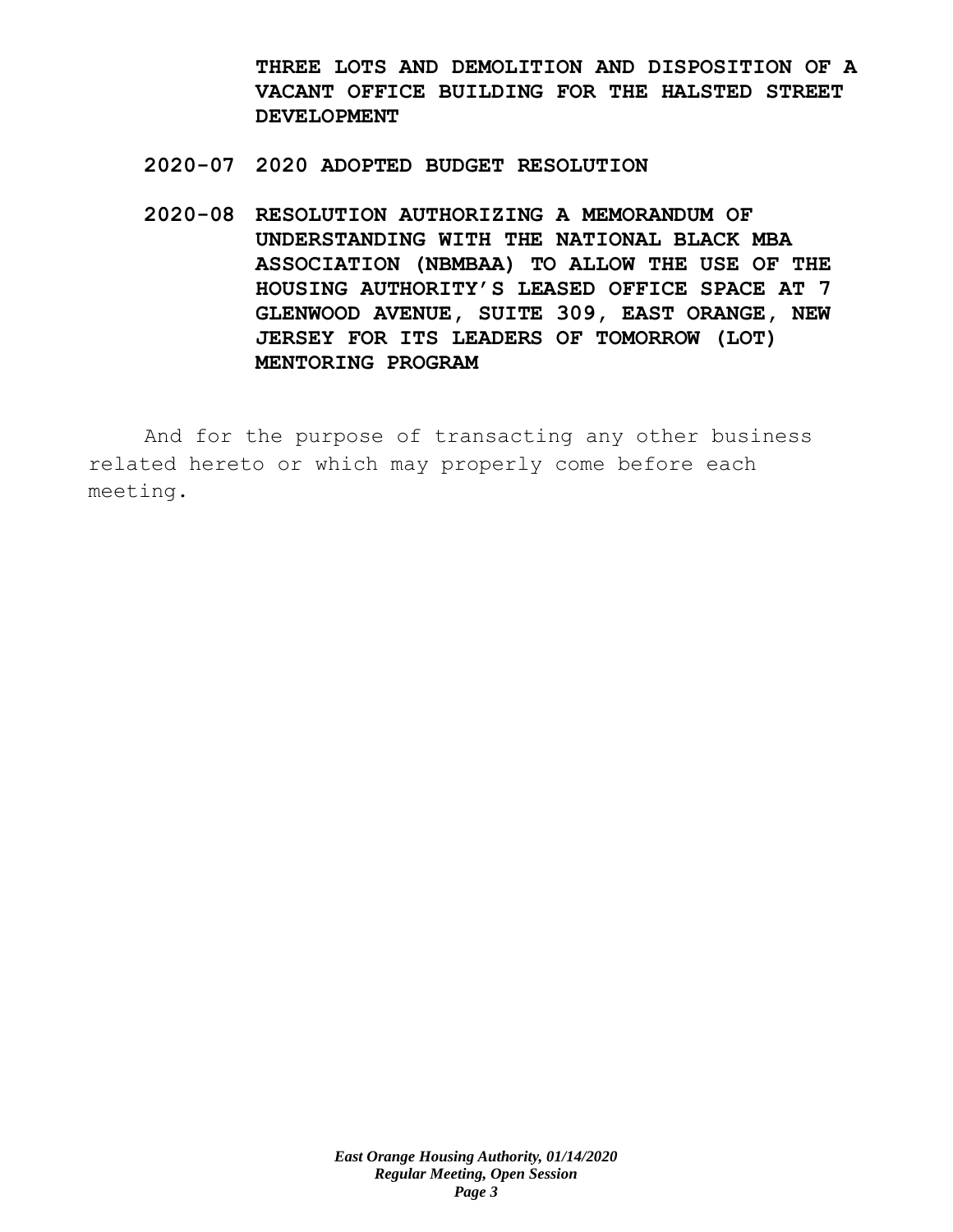## 1. **OPEN PUBLIC MEETING ACT and ROLL CALL**

## **PRESENT:**

Chairperson W.G. Harris Vice-Chairman Walter Waters Commissioner Fred Shaw Commissioner Joshua Brown Commissioner Cassandra Chatman Commissioner Wanda Watson

#### **ABSENT:**

None

## **ALSO PRESENT:**

Mr. Wilbert Gill, Executive Director Ms. Elena Coley, Director of Operations Mr. Phil Britton, Manager of Real Estate Dev. Ms. Hickerson-Breedon, Esq., Legal Counsel

#### **2. MINUTES**

**MOTION:** Commissioner Waters moved to approve the minutes of the previous meeting in December of 2019. Commissioner Watson seconded. There were no questions.

Commissioner Chatman said she should have been excused because she sent a text regarding her absence.

ROLL CALL:

Ayes: Watson, Waters, Shaw, Harris. Nays: None. Abstentions: Chatman, Brown.

The Resolution was approved  $4-0-2$ .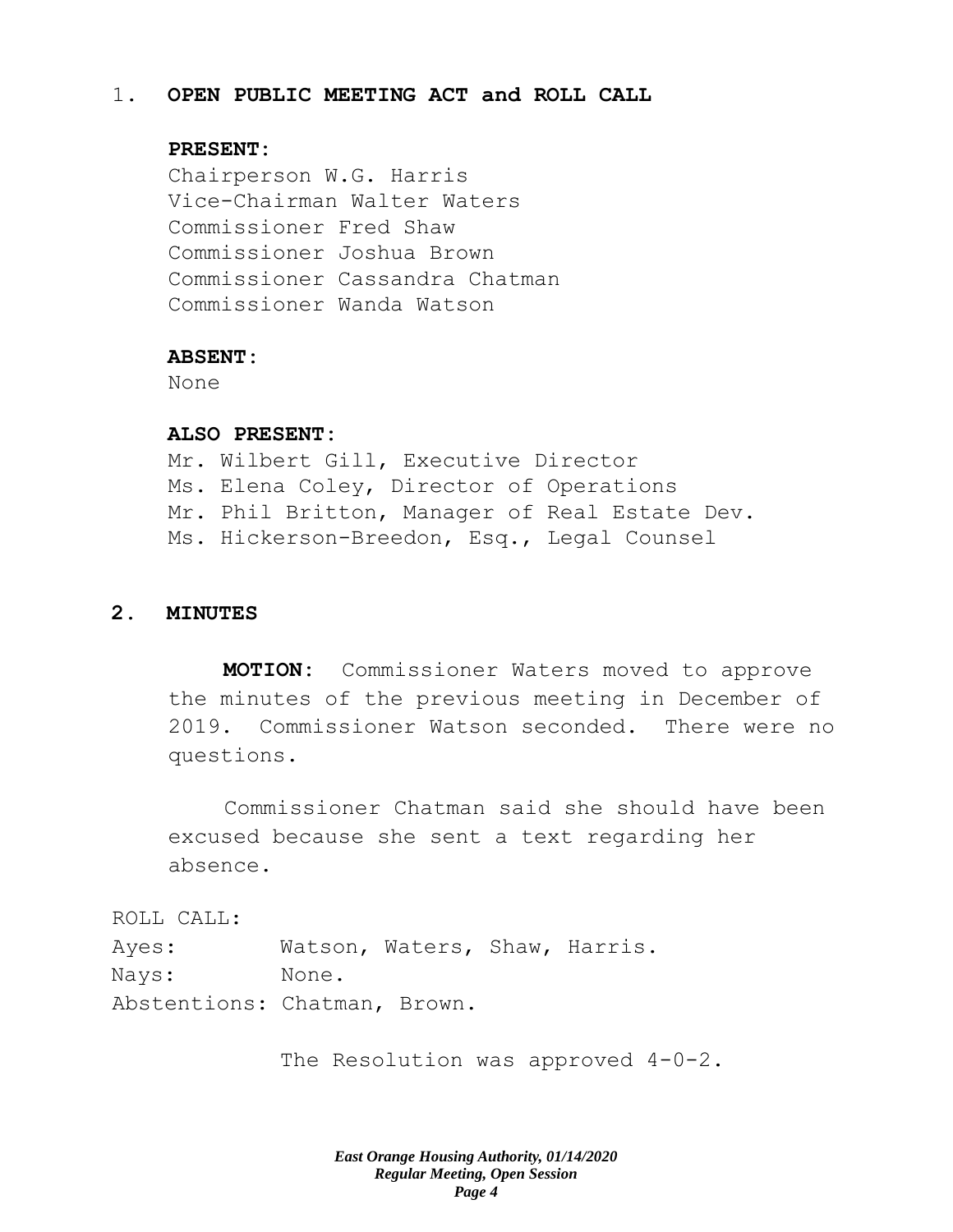#### **3. APPROVAL OF THE BILLS**

**MOTION:** Commissioner Waters moved to approve the payment of bills. Commissioner Shaw seconded.

Commissioner Brown asked about #1334 check to Genesis. Mr. Gill explained it was a replacement reserve funding.

ROLL CALL:

Ayes: Chatman, Brown, Watson, Shaw, Waters, Harris. Nays: None. Abstentions: None.

The Resolution was approved 6-0-0.

## **4. VISITORS**

There were no visitors.

#### **5. REPORTS**

## **COMMITTEE REPORTS**

Chairman Harris reassigned the members for each Committee.

**REAL ESTATE DEVELOPMENT:** There was no report.

**FINANCE:** There was no report.

**BUILDINGS & GROUNDS:** There was no report.

**BY-LAWS & PROCUREMENT:** There was no report.

**PERSONNEL:** There was no report.

*East Orange Housing Authority, 01/14/2020 Regular Meeting, Open Session Page 5*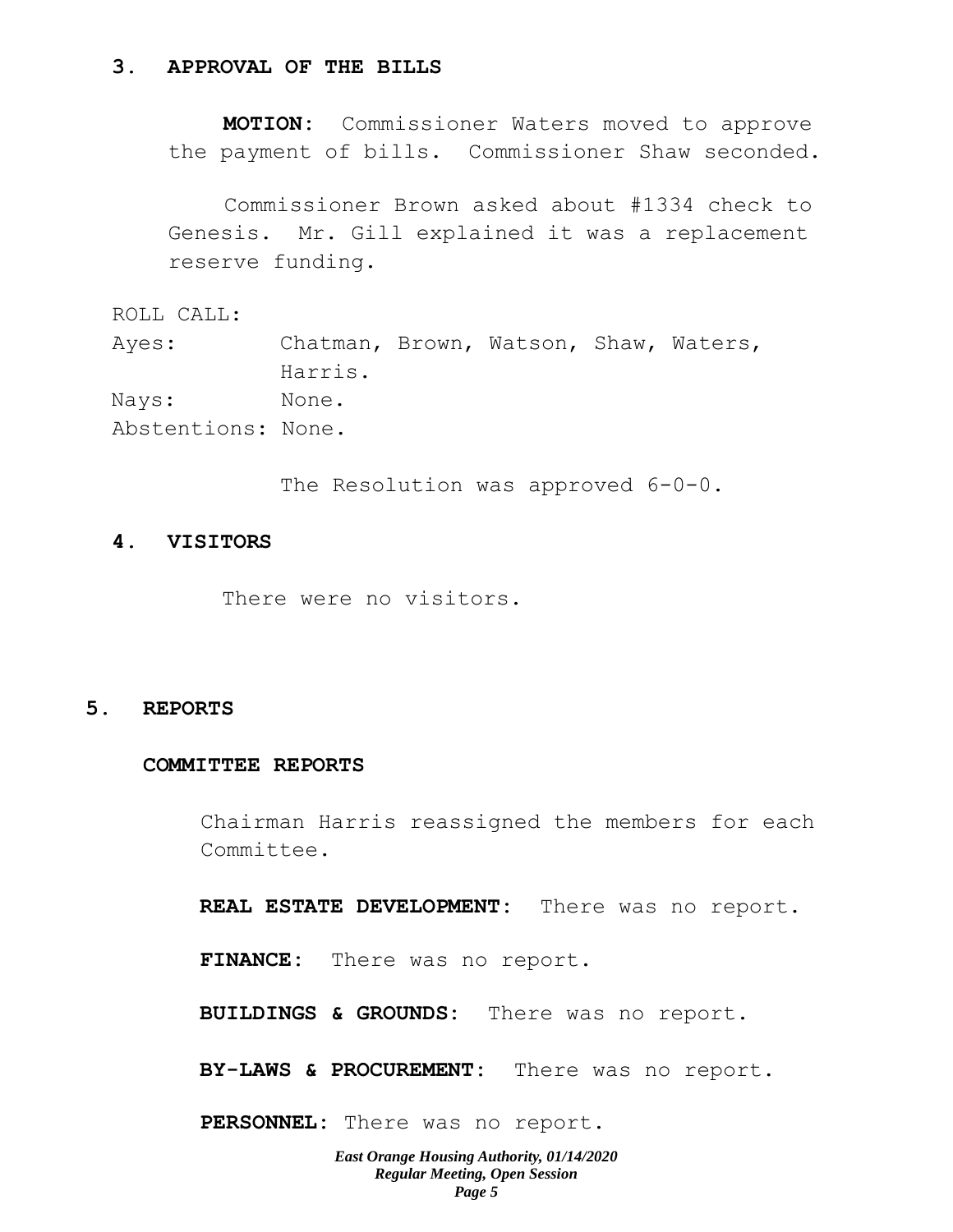#### **NON-PROFIT COMMITTEE:** There was no report.

#### **EOHCDC BOARD OF DIRECTORS**: There was no report.

#### **LEGAL REPORT (Board Attorneys)**

There was no report.

#### **EXECUTIVE DIRECTOR**

The report stood. Mr. Gill and Ms. Coley highlighted his report and answered questions from the Commissioners.

## **6. OLD BUSINESS**

There was no Old Business.

#### **7. NEW BUSINESS**

There was no New Business.

## **8. RESOLUTIONS**

## **2020-02 RESOLUTION WRITING OFF RENTS OWNED BY FORMER TENANTS DEEMED UNCOLLECTIBLE**

Commissioner Waters moved to approve the Resolution. Commissioner Chatman seconded. There were no questions.

ROLL CALL:

Ayes: Chatman, Brown, Watson, Shaw, Waters, Harris. Nays: None.

#### *East Orange Housing Authority, 01/14/2020 Regular Meeting, Open Session Page 6*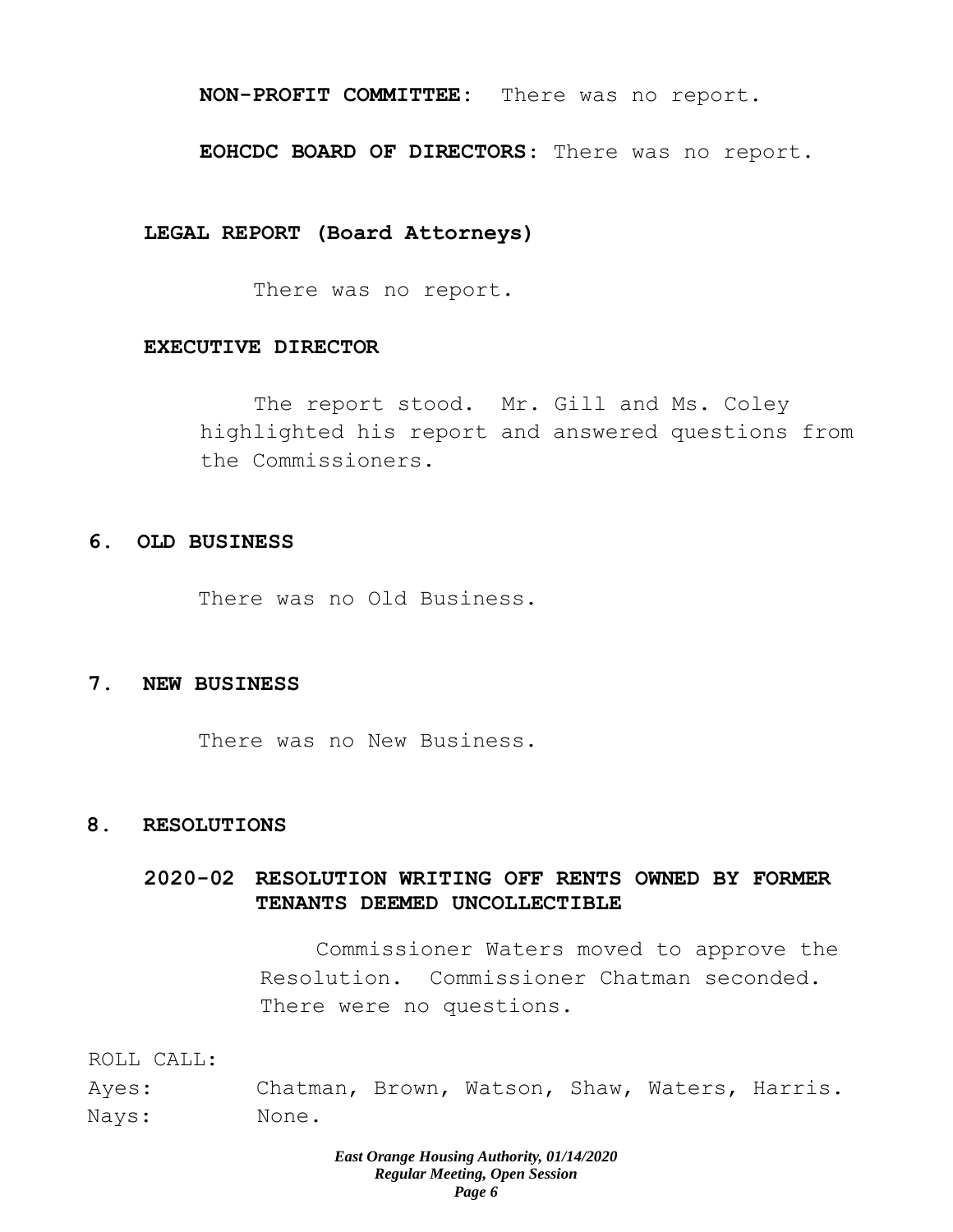The Resolution was approved 6-0-0.

# **2020-03 RESOLUTION AUTHORIZING THE HOUSING AUTHORITY OF THE CITY OF EAST ORANGE TO ENTER INTO A ONE (1) YEAR AGREEMENT FOR GENERAL LEGAL SERVICES WITH HUNT, HAMLIN & RIDLEY**

Commissioner Brown moved to approve the Resolution. Commissioner Chatman seconded. There were no questions.

ROLL CALL:

Ayes: Chatman, Brown, Watson, Shaw, Waters, Harris. Nays: None.

Abstentions: None.

The Resolution was approved  $6-0-0$ .

**2020-04 RESOLUTION AWARDING A CONTRACT TO HYMANSON, PARNES & GIAMPAOLO FOR PROFESSIONAL AUDITING SERVICES OF LOW INCOME PUBLIC HOUSING PROGRAM AND HOUSING CHOICE VOUCHER PROGRAM FOR THE FISCAL YEAR 2019 IN AN AMOUNT OF \$11,745.00**

> Commissioner Brown moved to approve the Resolution. Commissioner Waters seconded. There were no questions.

ROLL CALL:

Ayes: Chatman, Brown, Watson, Shaw, Waters, Harris. Nays: None. Abstentions: None.

The Resolution was approved 6-0-0.

Commissioner Brown left the meeting at 8:00PM.

*East Orange Housing Authority, 01/14/2020 Regular Meeting, Open Session Page 7*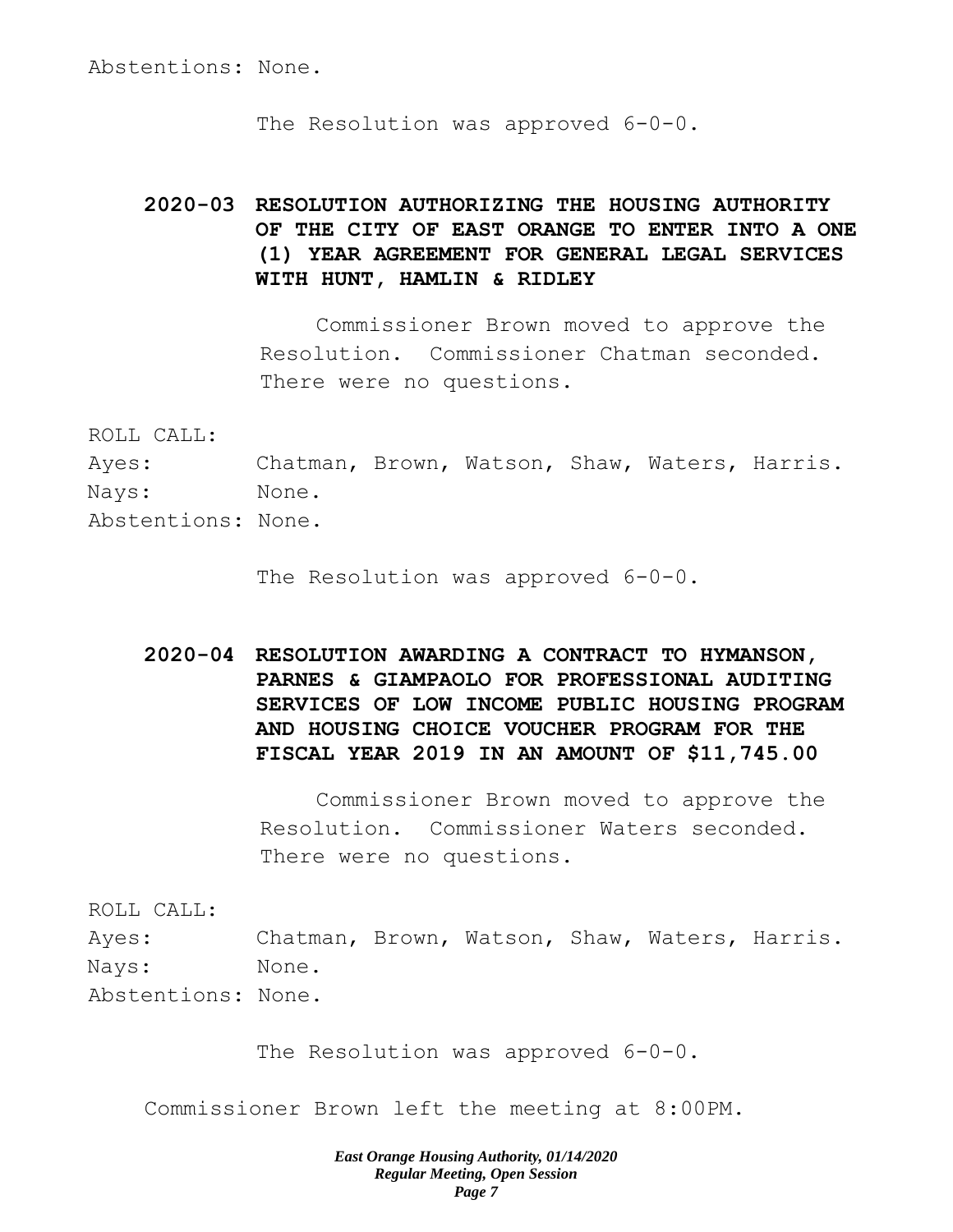**2020-05 RESOLUTION AUTHORIZING COLLABORATING WITH EAST ORANGE HOUSING & COMMUNITY DEVELOPMENT CORPORATION TO CO-SPONSOR THE T-MOBILE HOME CONNECT PROGRAM FOR IT SENIOR DISABLE RESIDENTS**

> Commissioner Waters moved to approve the Resolution. Commissioner Chatman seconded. There were no questions.

ROLL CALL:

Ayes: Chatman, Watson, Shaw, Waters, Harris. Nays: None.

Abstentions: None.

The Resolution was approved 5-0-0.

**2020-06 RESOLUTION AMENDING RESOLUTION #2019-30 AUTHORIZING THE EXECUTIVE DIRECTOR OF THE EAST ORANGE HOUSING AUTHORITY TO SUBMIT AN APPLICATION TO THE U.S. DEPARTMENT OF HOUSING AND URBAN DEVELOPMENT FOR THE DISPOSITION OF THREE LOTS AND DEMOLITION AND DISPOSITION OF A VACANT OFFICE BUILDING FOR THE HALSTED STREET DEVELOPMENT**

> Commissioner Shaw moved to approve the Resolution. Commissioner Waters seconded. There were no questions.

ROLL CALL:

Ayes: Chatman, Watson, Shaw, Waters, Harris. Nays: None. Abstentions: None.

The Resolution was approved 5-0-0.

## **2020-07 2020 ADOPTED BUDGET RESOLUTION**